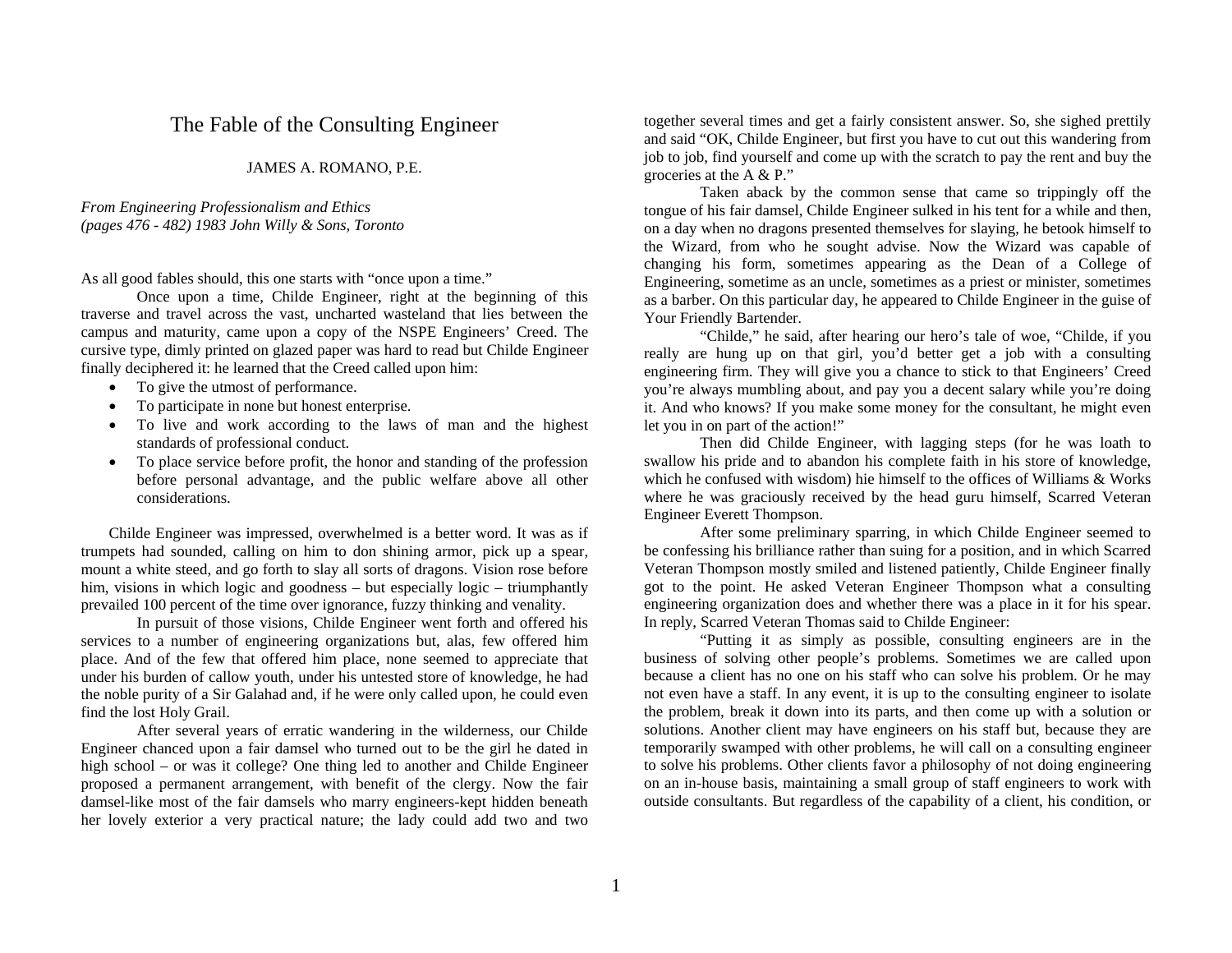his philosophy, the consulting engineer is in the business of solving other people's engineering problems."

 Childe engineer was ecstatic! Imagine being part of such a noble adventure: solving other people's problems! He was sure he had found that place for his talents, his ideals, his longing to do the right thing, a place where he could be fulfilled and still come up with the scratch for the rent and the groceries. He could have his cake and eat, too.

*Some text missing…*to combine design and construction and others to combine design and construction with financing, all advocated in the hope that the alchemy of synergism would shorten construction time, reduce costs, and foster the applications of new ideas, materials, and techniques.

 Partner Engineer also learned to live with lawyers at his side. No longer would a firm handclasp or a simple letter suffice to bind a contract between the client-owner and the engineer. He learned that only lengthy, formal documents studded with "whereases," "now therefores," and "parties of this and that other par<sup>t</sup>" would suffice, but only if they were drawn up, reviewed, commented upon by batteries of attorneys.

 Despite the advice proffered by one of Shakespeare's characters, "First thing, we kill all the lawyers." Partner Engineer learned to endure and even to enrich lawyers, for litigation had become a way of life for engineering organizations. In the haleyon days when Partner was Childe Engineer, engineers were seldom sued, but it had become quite the vogue to sue and to be sued. Partner Engineer's computer told him that, in any one year, he could expect to be involved in one active lawsuit for each million dollars of services his organization performed. He was greatly saddened to realize that acrimony and bile had seeped into the engineer-client relationship and were threatening to destroy it. He deplored the adversary relationship that had developed with many of the people and clients his firm was pledged to help. Partner Engineer despaired of these persistent trends, for he was convinced his clients would be served best in a personal, professional relationship. He shrank from the idea that a client could turn into yet another dragon with whom he would have to joust.

His despair was not alleviated by his induction into the mysteries of professional liability insurance. When he was Project Engineer, he looked upon professional liability insurance as a strictly private affair, as protection his organization bought for itself on its own initiative. He was astonished to learn it was not uncommon for a prospective client to insist or require that his organization carry professional liability insurance, almost as if it were planned from the start to sue the engineer for something at some time in their relationship. The dimensions and the cost of the insurance staggered him. He was astounded to learn that his organization had found it necessary to gradually

increase the professional liability insurance it carried until the face amount was as much as 20 percent of the total billing value of the work performed each year. More to his dismay, Partner Engineer found that, even after a sizable deductable was absorbed by his firm, the annual premium was about one percent of the total billing value of the services performed in the year.

 Partner Engineer also learned to share a great portion of his time with government auditors. In fact, he spent almost as much time with auditors as he did with lawyers. Bemused by the thought processes of these functionaries, a paraphrasing of Alfred Lord Tennyson's "Charge of the Light Brigade" kept intruding into his consciousness, epitomizing the unequal battles between engineers and auditors:

> Auditors to the right of them, Auditors to the left of them, Auditors in the front of them, Blue penciled and excised; Assailed with threats of living hell, Boldly they rode-I know not how well, Into the jaws of debt, Into the mouth of insolvency, Rode the profession.

In his natural zeal to be fair, Partner Engineer defended auditors for a while; were they not professionals simply trying to do their job? His defense was shattered, however, when Scarred Veteran Partner dryly asked, "Did you even hear of an auditor from the government who told you to add some charges to those you claim? Did you even hear of an auditor who didn't feel he simply *had* to find something to *disallow* in your charges?"

 Sensing that he had captured Partner Engineer's mind as well as his ear, Scarred Veteran threw in the gritty observation that "unless and until engineers resist unreasonable regulations and audits, they don't deserve to call themselves professionals; they will be no more then technicians carrying out the dictates of others."

 As Partner Engineer toiled in the inner chambers of his organization, he grew in wisdom but he was increasingly saddened by the persistent intrusion of crassness into his idealistic vision. He was dismayed that his overtures to do good were often misunderstood and frequently rebuffed; he was disheartened when personal pique subverted logic; he was hurt when good was repaid with evil; he was confused to observe that some people could forgive him for being *wrong* but could not bring themselves to forgive him when he was *right*.